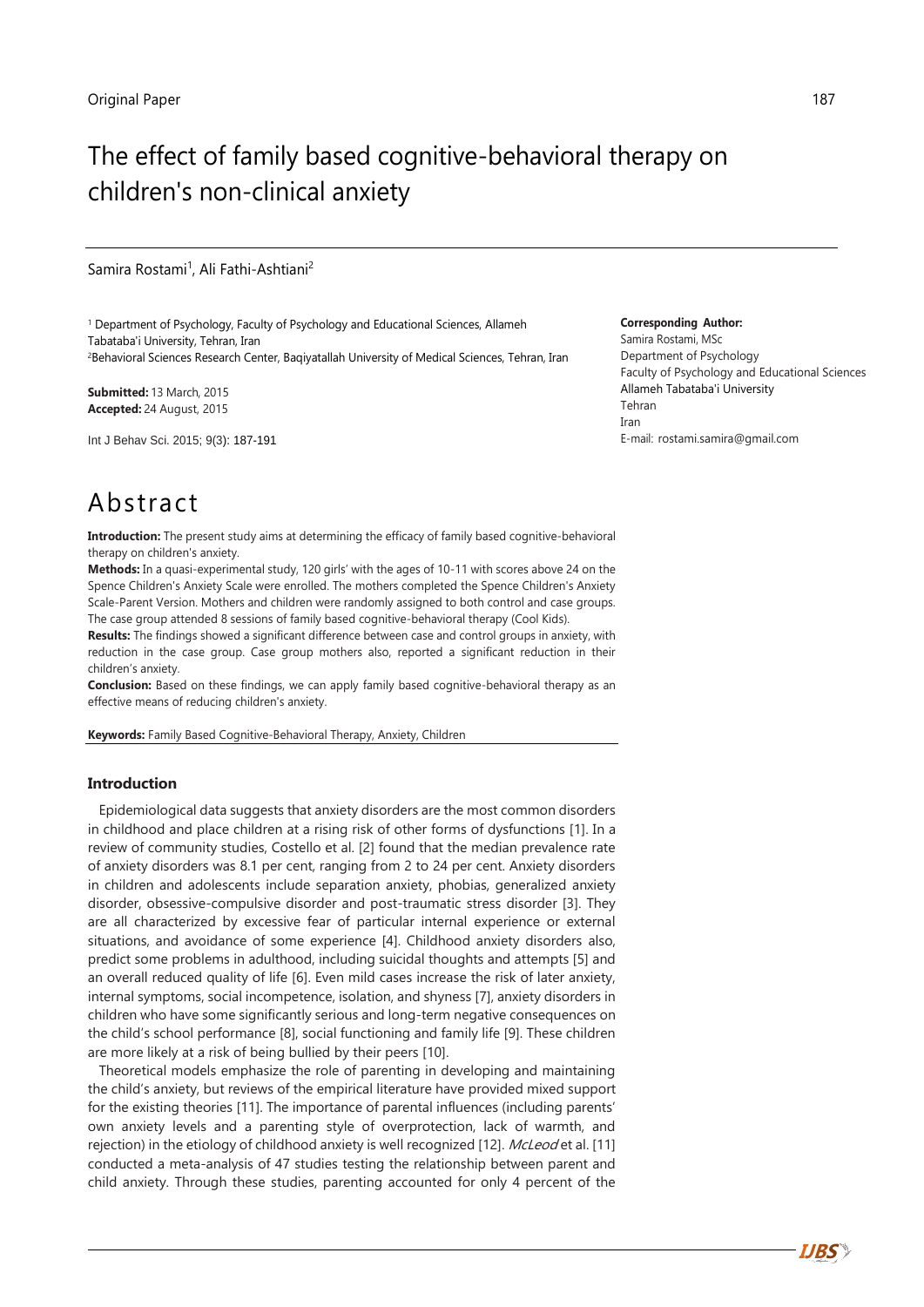variance in the child's anxiety. The interaction between parental behavior and anxiety increases the risk of anxiety disorders [13]. In addition, Micco et al. [14] in a meta-analysis of some studies addressing the familial transmission of anxiety, over 15 studies have been conducted and subsequently documented the connection between parental and offspring anxiety at the syndrome level.

Clinical research on psychotherapy for anxiety disorders in children has considerably advanced in recent years [15]. A growing body of research supports the use of individual, group and family-based variants of cognitive-behavioral therapy (CBT) for treating anxiety disorders in youth [16]. Furthermore, these treatments are among the most effective interventions for the treatment of anxiety disorders, both in children and adolescents [17].Through some studies [16, 18, 19, 20, 21, 22, 23, 24, 25] the effectiveness of family-focused cognitive-behavioral therapy has been confirmed. Nevertheless, other researches [26, 27, 28, 29, 30, 31] have not shown that this kind of therapy is more effective than individual child cognitive-behavioral therapy. However, there was an interesting finding from a threeyear follow up study of the *Cobham* et al. [26] trial, indicating that children treated with CBT along with parental involvement were more likely to be diagnosed free after three years in comparison with the children treated with individual CBT [32]. In *Barrett* et al. [18], Barrett et al. [27], Cobham et al. [26, 32], Boden et al. [30] studies the most theoretically relevant parental components are included. These programs include contingent management training, psychopathology treatment in parents, parental cognitive modifying of thoughts, assumptions and beliefs, education and training in effective and appropriate problem solving methods and communication training in their parental involvement.

The goal of the present study was the analysis of the efficacy of family based cognitive-behavioral therapy on children's anxiety. Considering the results of the previously conducted researches and the issue that the family based cognitive-behavioral therapy plan for children's anxiety have not been designed in Iran (so far we have looked), we attempted to answer this question "how important is the role of family based cognitivebehavioral therapy in decreasing the children's anxiety symptoms?"

## **Methods**

The study cases were selected from the available population of the 4<sup>th</sup> and 5<sup>th</sup> grade elementary school students. The students who met the inclusion criteria (120 students) were selected and the girls whose anxiety scores were higher than the cutting point of Spence Anxiety Scale (SCAS) were enrolled, as well. The selected students were randomly assigned into intervention and control groups (15 for the case group, and 15 for the control group). After on, their mothers were assessed. Three mothers in the control group did not attend the assessment, so the number of participants in the control group declined to 12 children and 12 mothers and in the case group there were 15 children and 15 mothers. During the treatment course, three members in the experimental group dropped out at the first and fourth sessions. Eventually we had equally 12 participants in both experimental and control groups.

Inclusion criteria: In order to be included in the study, mothers had to have a high school diploma or higher degree. Also, the students had to be fourth and fifth grade elementary school students with an average score of 19 (out of 20), no obvious physical diseases, lack of significant psychological diseases (except anxiety), and they had to have a father and also had to be living with their parents.

The Spence Children's Anxiety Scale (SCAS; Spence, [33]) is a self-report measure of anxiety originally developed to examine anxiety symptoms in children aged 8–12 years. The SCAS consists of 44 items, 38 of which assess specific anxiety symptoms concerning six sub-scales, namely social phobia, separation anxiety, panic attack/agoraphobia, obsessive-compulsive disorder, generalized anxiety and physical injury fears. The remaining six items serve as positive ''filler items'' in an effort to reduce negative response bias. Respondents are asked to indicate frequency with which each symptom occurs on a four-point scale ranging from Never (scored 0) to Always (scored 3). A total SCAS score is obtained by adding up the scores of the 38 anxiety symptom items. As already mentioned, the previous studies have demonstrated high internal consistency, high concurrent validity with other measures of child and adolescent anxiety, and adequate test–retest reliability. This scale was applied by Mousavi et al. [34] on 450 male and female students. The validity and reliability are shown in tables 1 and 2.

|                  | <b>Social</b><br>Anxiety | <b>Separation</b><br>Anxiety | Generalized<br>Anxiety | <b>Panic with</b><br>Agoraphobia | Phobia of<br><b>Physical Injuries</b>                       | <b>Obsessive-Compulsive</b><br><b>Disorder</b> | General |
|------------------|--------------------------|------------------------------|------------------------|----------------------------------|-------------------------------------------------------------|------------------------------------------------|---------|
| Cronbach's alpha | .67                      | .69                          | .72                    | .75                              | .65                                                         | .62                                            | .89     |
|                  |                          |                              |                        |                                  | Table 2. The reliability of Spence Children's Anxiety Scale |                                                |         |
| <b>X2</b>        | df                       | p                            | <b>RMSEA</b>           |                                  | <b>RMR</b><br><b>CFI</b>                                    | <b>GFI</b>                                     | AGFI    |
| 1068.14          | 650                      | < 0.01                       | .045                   |                                  | .97<br>.063                                                 | .85                                            | .83     |

**Table 1.** The reliability of Spence Children's Anxiety Scale (Cronbach's Alpha)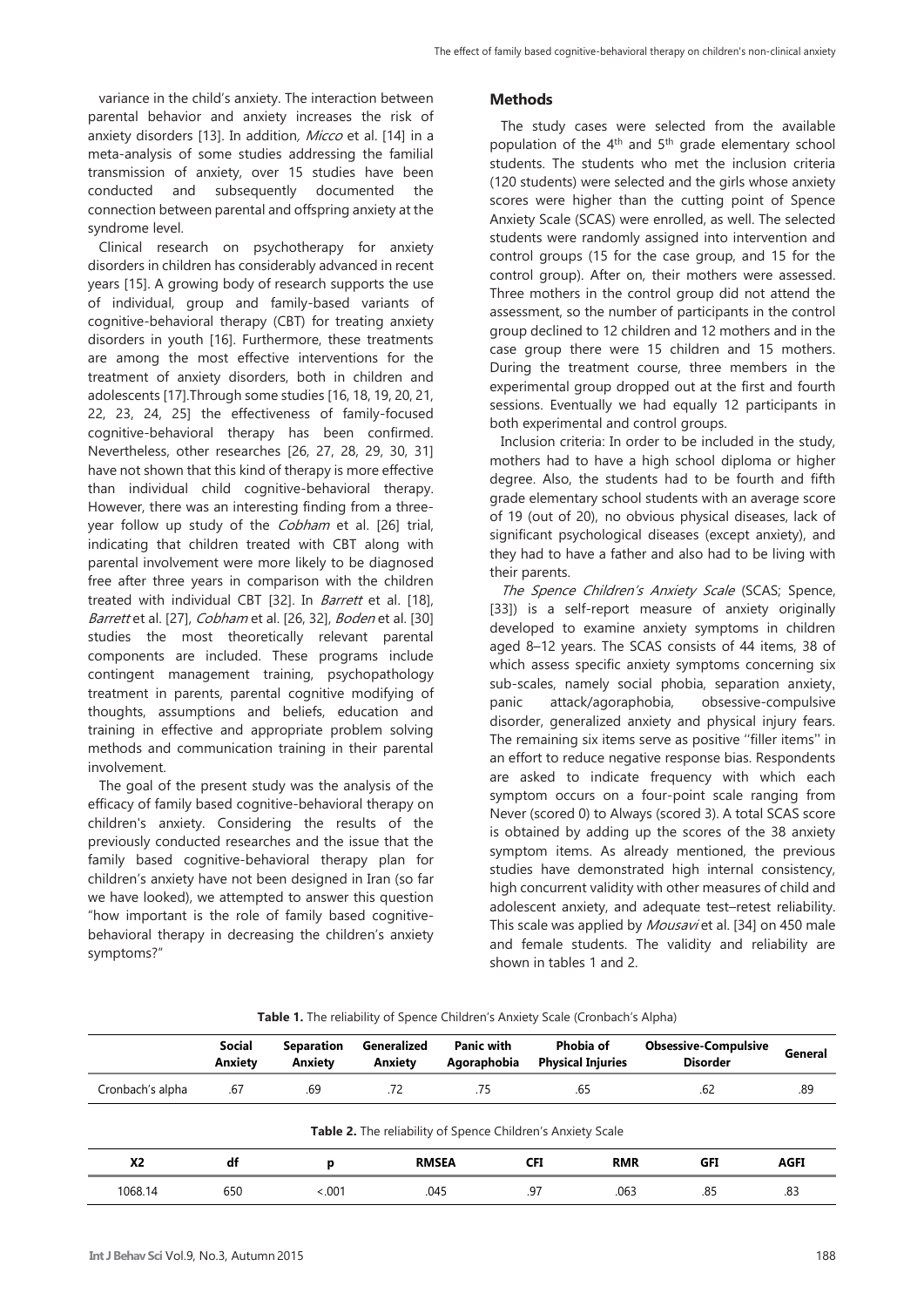Spence Child Anxiety Scale for Parents (SCAS-P; Spence, [35]). The items of the SCAS-P were formulated as closely to the corresponding item of the child version of the SCAS. The items referring to an internal state (e.g. item 4, I feel afraid) were rephrased into observable behavior for parents (e.g. my child complains of feeling afraid).

The positive filler items were not included in the SCAS-P, leaving 38 items in the scale on the same 0 (never) to 3 (always). The validity and reliability of this test in Iran has been determined by *Mousavi* [34]. The correlation coefficient between the first and second run of this test was found to be 0.97.

Cool Kids Treatment Plan: This program has been created based on cognitive-behavioral therapy and adopted from the Coping Cat program [25] and Coping Koala [27]. The program is designed for families in small group formats. Cool Kids groups consist of 5 to 7 families, including children and possibly both parents. The treatment plan is held in eight 2-hour sessions. Every meeting begins with welcoming members of the group and reviewing prior meetings (10 to 15 minutes). The therapist will spend 40 to 60 minutes of the session with children and parents separately. At the end of each session, all participants join again and review the session and practice the tasks of the week (10 to 25 minutes). During each session, one of the activities of the workbook was practiced, and extra activities were assigned to children and parents as their homework.

The treatments protocol includes: Dictionary - [View](http://www.google.com/dictionary?source=translation&hl=en&q=بحث:‏‎%20‎نتایج%20به%20دست%20آمده%20از%20پژوهش%20حاضر%20نشان%20داد%20که%20خانواده‌درمانی%20شناختی-رفتاری%20اضطراب%20کودکان%20را%20کاهش%20‏می‌دهد.%20این%20یافته%20با%20نتایج%20پژوهش‌های%20دادز%20و%20همکاران%20(1992)%20و%20بارت%20و%20همکاران%20(1996)%20که%20درمان%20شناختی-رفتاری%20‏خانواده‌محور%20را%20با%20کودک‌محور%20مقایسه%20کردند.%20هاوارد%20و%20کندال%20(1996)،%20مندلویتز%20و%20همکاران%20(1999)%20که%20درمان%20شناختی-‏رفتاری%20کودک-محور،%20کودک%20همراه%20با%20والد%20و%20فقط%20والد%20را%20مورد%20مقایسه%20قرار%20دادند،%20اسپنس%20و%20همکاران%20(2000)%20و%20راپی%20‏‏(2000)%20و%20ماناسیس%20و%20همکاران%20(2002)%20که%20خانواده‌درمانی%20شناختی-رفتاری%20را%20در%20قالب%20گروهی%20مورد%20بررسی%20قرار%20دادند،%20‏دگروت%20و%20همکاران%20(2007)،%20بودن%20و%20همکاران%20(2008)،%20سوج%20و%20همکاران%20(2009)%20و%20دودانگه%20(1388)%20همسو%20می‌باشد.‏‎%20‎این%20‏یافته‌ها%20مبین%20این%20مطلب%20هستند%20که%20خانواده‌درمانی%20شناختی-رفتاری%20می‌تواند%20هر%20سه%20جزء%20اضطراب%20(شناخت،%20احساس%20و%20‏رفتار)%20را%20تحت%20تأثیر%20قرار%20دهد%20و%20نیز%20می‌تواند%20در%20کنترل%20اضطراب%20و%20افزایش%20مهارت‌های%20مقابله‌ای%20از%20طریق%20آموزش%20تکنیک‌های%20‏تفکر%20واقع‌بینانه،%20حل%20مسأله،%20مهارت‌های%20اجتماعی%20و%20جرأت‌ورزی%20و%20مواجهه%20با%20ترس‌ها%20و%20نگرانی‌ها%20کمک%20کند.%20خانواده‌درمانی%20‏با%20در%20نظر%20گرفتن%20تعامل‌های%20میان%20اعضای%20خانواده%20و%20تأثیر%20رفتار%20و%20باورهای%20هریک%20از%20آنان%20بر%20دیگر%20اعضای%20خانواده،%20می‌تواند%20‏اثربخشی%20درمان‌های%20اختلالات%20اضطرابی%20را%20افزایش%20دهد%20و%20حتی%20اثرات%20بلند‌مدت‌تری%20را%20ایجاد%20نماید.%20تلفیق%20دو%20نوع%20درمان%20‏شناختی-رفتاری،%20که%20اثربخشی%20آن%20در%20مطالعات%20متعدد%20اثبات%20شده%20و%20خانواده‌درمانی،%20با%20در%20نظر%20گرفتن%20نقش%20مهم%20خانواده%20در%20‏ایجاد%20و%20حفظ%20اختلالات%20روانی%20دوران%20کودکی،%20ممکن%20است%20بهبود%20اضطراب%20در%20کودکان%20را%20تسریع%20نماید%20به%20طوری%20که%20علی‌رغم%20‏تعداد%20کم%20جلسات%20بتوان%20شاهد%20بهبود%20بسیاری%20از%20اجزاء%20اضطراب%20(شناخت،%20احساس%20و%20رف)  [detailed dictionary](http://www.google.com/dictionary?source=translation&hl=en&q=بحث:‏‎%20‎نتایج%20به%20دست%20آمده%20از%20پژوهش%20حاضر%20نشان%20داد%20که%20خانواده‌درمانی%20شناختی-رفتاری%20اضطراب%20کودکان%20را%20کاهش%20‏می‌دهد.%20این%20یافته%20با%20نتایج%20پژوهش‌های%20دادز%20و%20همکاران%20(1992)%20و%20بارت%20و%20همکاران%20(1996)%20که%20درمان%20شناختی-رفتاری%20‏خانواده‌محور%20را%20با%20کودک‌محور%20مقایسه%20کردند.%20هاوارد%20و%20کندال%20(1996)،%20مندلویتز%20و%20همکاران%20(1999)%20که%20درمان%20شناختی-‏رفتاری%20کودک-محور،%20کودک%20همراه%20با%20والد%20و%20فقط%20والد%20را%20مورد%20مقایسه%20قرار%20دادند،%20اسپنس%20و%20همکاران%20(2000)%20و%20راپی%20‏‏(2000)%20و%20ماناسیس%20و%20همکاران%20(2002)%20که%20خانواده‌درمانی%20شناختی-رفتاری%20را%20در%20قالب%20گروهی%20مورد%20بررسی%20قرار%20دادند،%20‏دگروت%20و%20همکاران%20(2007)،%20بودن%20و%20همکاران%20(2008)،%20سوج%20و%20همکاران%20(2009)%20و%20دودانگه%20(1388)%20همسو%20می‌باشد.‏‎%20‎این%20‏یافته‌ها%20مبین%20این%20مطلب%20هستند%20که%20خانواده‌درمانی%20شناختی-رفتاری%20می‌تواند%20هر%20سه%20جزء%20اضطراب%20(شناخت،%20احساس%20و%20‏رفتار)%20را%20تحت%20تأثیر%20قرار%20دهد%20و%20نیز%20می‌تواند%20در%20کنترل%20اضطراب%20و%20افزایش%20مهارت‌های%20مقابله‌ای%20از%20طریق%20آموزش%20تکنیک‌های%20‏تفکر%20واقع‌بینانه،%20حل%20مسأله،%20مهارت‌های%20اجتماعی%20و%20جرأت‌ورزی%20و%20مواجهه%20با%20ترس‌ها%20و%20نگرانی‌ها%20کمک%20کند.%20خانواده‌درمانی%20‏با%20در%20نظر%20گرفتن%20تعامل‌های%20میان%20اعضای%20خانواده%20و%20تأثیر%20رفتار%20و%20باورهای%20هریک%20از%20آنان%20بر%20دیگر%20اعضای%20خانواده،%20می‌تواند%20‏اثربخشی%20درمان‌های%20اختلالات%20اضطرابی%20را%20افزایش%20دهد%20و%20حتی%20اثرات%20بلند‌مدت‌تری%20را%20ایجاد%20نماید.%20تلفیق%20دو%20نوع%20درمان%20‏شناختی-رفتاری،%20که%20اثربخشی%20آن%20در%20مطالعات%20متعدد%20اثبات%20شده%20و%20خانواده‌درمانی،%20با%20در%20نظر%20گرفتن%20نقش%20مهم%20خانواده%20در%20‏ایجاد%20و%20حفظ%20اختلالات%20روانی%20دوران%20کودکی،%20ممکن%20است%20بهبود%20اضطراب%20در%20کودکان%20را%20تسریع%20نماید%20به%20طوری%20که%20علی‌رغم%20‏تعداد%20کم%20جلسات%20بتوان%20شاهد%20بهبود%20بسیاری%20از%20اجزاء%20اضطراب%20(شناخت،%20احساس%20و%20رف)

First Session: Understanding Anxiety- Anxiety was defined. Children with anxiety disorders were introduced, and personal fears and concerns were identified. The goals of the treatment plan for each family were determined. Parents were taught about the causes of anxiety. A contract was signed. Mothers were assigned to identify personal fears and worries.

Second Session: Understanding Anxiety- They were taught about the impact of anxiety on the body, thoughts and behavior. Various emotions were recognized. The Worry Scale was introduced. They were also taught about the links between thoughts and feelings. Understanding the links between thoughts and feelings, and distinguishing them were practiced.

Third Session: Learning realistic thinking- Realistic thinking (detective thinking for children) was explained. Children learned how to find evidence to prove true or false anxiety. The importance of the thoughts was shown. Self-talks in ambiguous situations were identified. They were also taught the relaxation techniques.

Fourth Session: Parenting an anxious child- Different ways to deal with anxious children were discussed. Current methods of maternal parenting were determined. Procedures to deal with anxious children were explained. Problem solving techniques were also taught to the children and mothers. Rewards were determined and self-esteem was taught to the children.

Fifth Session: Stepladders (facing with fear) - They were taught the concept and steps of stepladder. A list of fears and concerns was used to make stepladders.

Sixth Session: Simplifying the detective thinking and troubleshooting stepladders- Facilitating the detective thinking techniques and the use of cue cards. Reviewing stepladders and troubleshooting.

Seventh Session: Training assertiveness and social skills. They were taught about the body language, voice, dialogue, friendship and assertiveness. A table of passive, aggressive and assertive characteristics of children, and their role-playing was presented to participants. They were also trained about the methods to deal with bullying or being ridiculed.

Eighth Session: Planning for the Future - All treatment sessions were reviewed. Recurrence of anxiety symptoms and ways to deal with them were discussed. Situations that they may come up with in the future were discussed and planned for. Children were advised to continue practicing detective thinking, assertiveness and completing stepladders. Finally, they were awarded the course completion certificate [36].

For the purpose of current study, the treatment group compared to the no-treatment control group. Covariance analysis (ANCOVA) was computed to examine the efficacy of treatment plan on children's anxiety.

# **Results**

Based on demographic information, the mean of children's age in the experimental group was 10.75 and in the control group 10.5. Also, the mothers' mean age was 39.58 in the experimental group and 37.08 in control group and mean of fathers' age was 45.33 in experimental and 42.5 in control group. Moreover, the mean of marriage duration in the experimental group was 19 years and in the control group 16.75 years.

For means and standard deviations see Table 3. Levene's test shows that the variances of the case and the control group in general anxiety are equal in children (p≥ .05). Therefore, the Covariance test can be used to analyze data.

The results of analyzing data with covariance test were shown in Table 4. As shown in Table 4, the pre-test score of anxiety has a significant effect on the post-test score in children (p≤0.05) and the intervention, after removing the effect of pre-test, had a significant effect (p≤0.0001) on post-test scores. The effect of intervention on posttest scores in the case group was 55.4 percent. Likewise, mothers' assessment showed that the pre-test score of general anxiety had a significant effect on post-test score (p≤0.0001) and the intervention, after removing the effect of pre-test, had a significant effect (p≤0.0001) on post-test score, which was 60.7 percent.

# **Discussion**

The results of this intervention have shown a decrease in children anxiety. These findings are consistent with the findings of *Barrett* et al. [18], *Mendlowitz* et al. [19], Silverman et al. [20], Spence et al. [21], Rapee [22],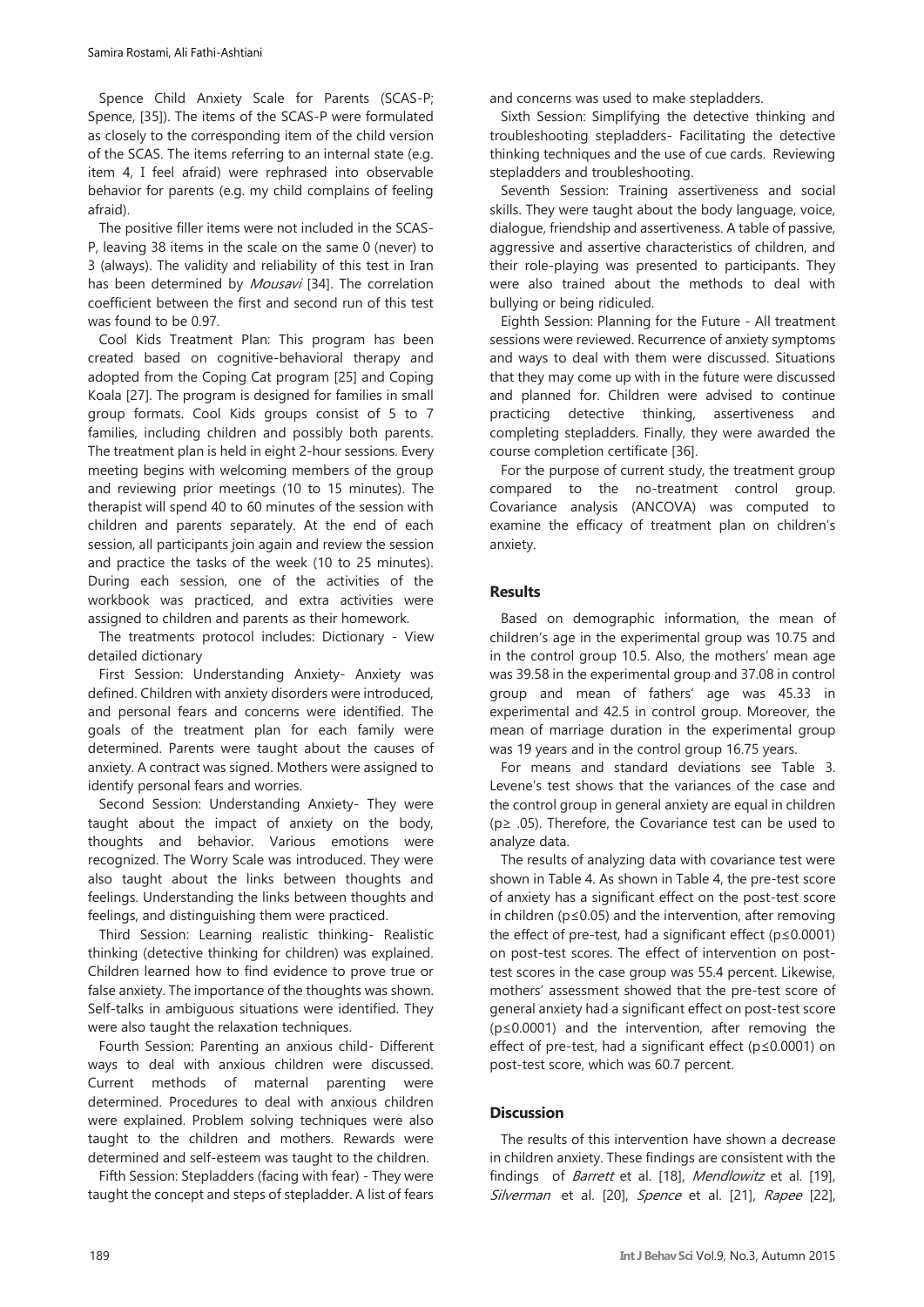|                                 | <b>Groups</b> |                    |           |       | Leven's test |     |
|---------------------------------|---------------|--------------------|-----------|-------|--------------|-----|
| <b>Variables</b>                |               | mean               | <b>SD</b> |       | Sig.         |     |
|                                 |               | Experimental group | 65.8      | 11.56 |              | .82 |
|                                 | pretest       | Control group      | 66.5      | 13.59 | 3.31         |     |
| Anxiety (Children's Assessment) | posttest      | Experimental group | 33.7      | 21.8  |              |     |
|                                 |               | Control group      | 71.8      | 17.71 |              |     |
|                                 |               | Experimental group | 41.5      | 16.12 | .62          | .63 |
|                                 | pretest       | Control group      | 38.7      | 15.81 |              |     |
| Anxiety (Mothers' Assessment)   |               | Experimental group | 23.2      | 12.29 |              |     |
|                                 | posttest      | Control group      | 49.8      | 18.49 |              |     |

**Table 3.** Descriptive indices of variable general anxiety and Levene's test to assess equality of the variances

**Table 4.** The results of analyzing covariance on the mean of post-test scores for general anxiety in both groups, compared with pretest scores

| <b>Dependent Variable</b> | Source  | <b>Mean Square</b> | df |       | Sig.  | <b>Partial Eta Squared</b> |
|---------------------------|---------|--------------------|----|-------|-------|----------------------------|
| Anxiety (Children's       | Pretest | 2049.76            |    | 6.54  | .018  | .24                        |
| Assessment)               | Group   | 8166.01            |    | 26.04 | .0001 | .55                        |
| Anxiety (Mothers'         | Pretest | 2550.83            |    | 18.76 | .0001 | .47                        |
| Assessment)               | Group   | 4403.78            |    | 32.39 | .0001 | .61                        |

Manassiss et al. [23], Bogels and Siqueland [26] and Suveg et al. [16] studies. On the other hand they are not consistent with the findings of Cobham [26], Wood et al. [28], De Groot et al. [29], Bodden et al. [30] and Breinholst et al. [31] studies.

Wood et al. [28] studied anxiety in children and their mothers' evaluation of their anxiety. Although mothers reported a significant decrease in their children's anxiety, this decrease was not significant in children.

To clarify these differences, we can mention the following points: They enrolled children of 6 to 13 years old. Wood [28] was likely unable to teach cognitive and confronting concepts, which are essential parts of cognitive-behavioral therapy to children under 9. Besides, parents did not supervise their children's practicing when they came up with scary and worrying situations. In fact, children did not have any confrontation, or did confront just as their homework. In other words, they did not learn that such situations are not dangerous, or on second thought they should put up with fear and anxiety. So mothers see their children face fear, but the child still experiences the anxiety just like before.

Among the presented studies, Wood's study [28], like the current study, surveyed the report of anxiety decrease with both children and mothers' assessment. Whereas, mothers reported a significant decrease in their children's anxiety but in their children's assessment this decrease was not significant. Nonetheless, Wood finally concluded that family-based cognitive behavioral therapy is more effective than individual CBT. To clarify these differences, we can mention the following points: in wood's study there is a possibility that while children were exposed to a frightening issue, their mothers did not have enough monitoring on their doing exercises and the children did the tasks just for reward without learning necessary lessons (non-risky situations or objects and having the ability to deal with and to tolerate the fear). Therefore, mothers see their children's face with his/her fears but the children are experiencing anxiety as much as before.

In Cobham's research [26] with a wide range of age (7- 14 years old) and also in Wood's research with the age ranging from 3 to 13, it seems that there is no feasibility to teach the entire cognitive concepts, which are necessary for this kind of treatment, for younger children. As in *Breinholst* et al.'s meta-analysis study [31] the extensive age range is known as one of the causes of inconsistency as a result of family-focused cognitivebehavioral treatments.

Generally, *Breinholst* et al. suggested [31] in their study that the reasons of lack of coordination of family-focused researches result, besides the age range, are the number and sexuality of engaged parents, differentiations in methodology, not systematic targeting the parental behaviors which are related to child's anxiety.

On the other hand, this significant effect of treatment in the current study likely results in being non-clinical subjects. Nevertheless, regarding the fact that this study has been done in the Iranian society; therefore, engaging parents in the treatment of anxiety could have a high influence on the results of therapy.

### **Conclusion**

Based on the findings of this study, we can apply family-based cognitive behavioral therapy (Cool Kids Package) as an effective technique in reducing children's anxiety. Therefore, it is recommended that this type of psychological treatment be used for either prevention in schools or treatment in psychological clinics and children's section of psychiatric hospitals for anxious children.